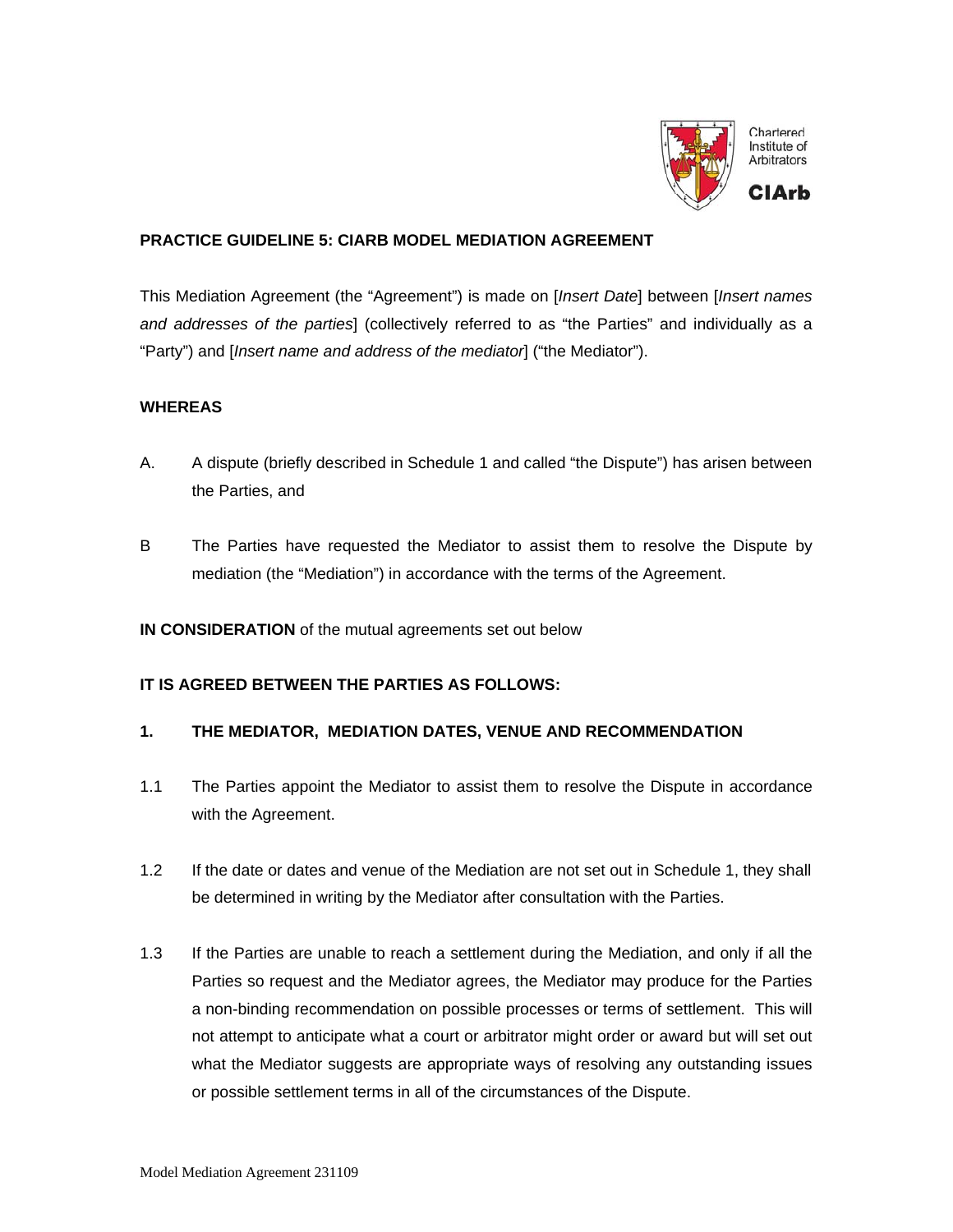### **2. MEDIATION RULES**

2.1 The Mediation Rules of the Chartered Institute of Arbitrators ("Mediation Rules") effective at the Effective Date (as defined in Schedule 1) are incorporated into, and form part of, the Agreement save as otherwise provided by any amendments and/or additions set out in Schedule 2. If no such amendments and/or additions are set out in Schedule 2, then there are deemed to be no such amendments and/or additions.

### **3. CONFIDENTIALITY AND PRIVILEGE**

- 3.1 As a pre-condition to attendance of any person at the Mediation, that person must sign the agreement set out in Schedule 4.
- 3.2 Following termination of the Mediation, the provisions of Rules 1 and 12 of the Mediation Rules shall continue in effect as to all information (whether given orally, in writing or otherwise) produced for, or arising out of or in connection with, the Mediation passing between any of the Parties and/or between any of them and the Mediator and made for the purposes of the Mediation.
- 3.3 The Mediator shall be under no obligation whatever to retain any documents or electronic records made or obtained for the purposes of the Mediation. The Mediator may destroy or delete such materials at any time after termination of the Mediation under Mediation Rule 11 and/or Clause 4 of the Agreement.

## **4. START DATE AND TERMINATION OF THE MEDIATION**

- 4.1 The Mediation shall begin on the Effective Date (as defined in Schedule 1).
- 4.2 The Mediation shall terminate either under the provisions of Rule 11 of the Mediation Rules or, in default of termination under the said Rule, 28 days after the date fixed for the Mediation (or, where more than one date is agreed, the last of such dates) unless expressly otherwise agreed in writing and signed by the Parties.

#### **5. PAYMENT**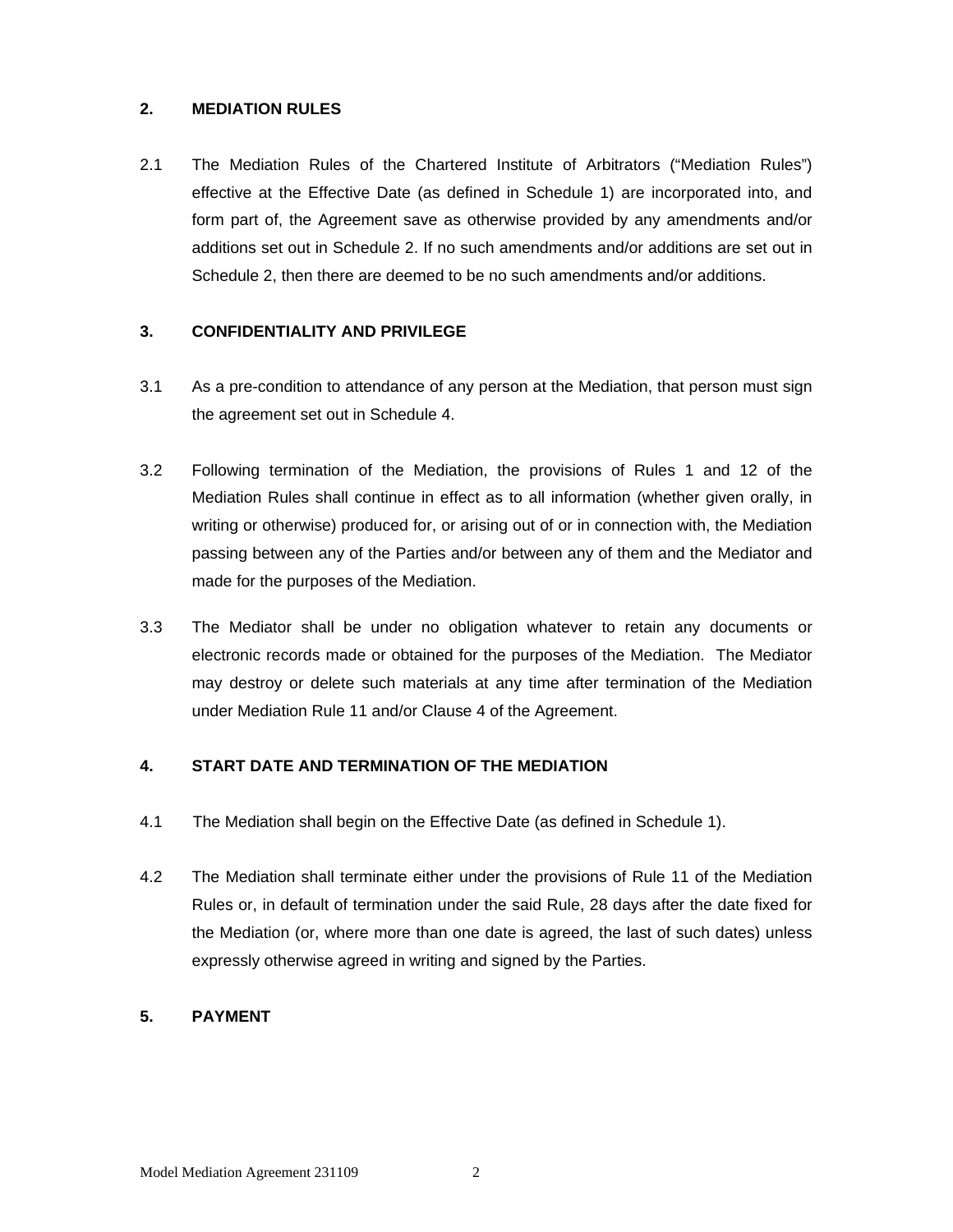5.1 Each Party shall pay the Mediator's fees and expenses set out in Schedule 3 in accordance with the payment terms in that Schedule in an amount equal to the total divided by the number of Parties unless otherwise agreed and set out in Schedule 3.

#### **6. EXCLUSION OF LIABILITY AND INDEMNITY**

6.1 Subject to Rule 15 of the Mediation Rules, none of the Parties may call the Mediator as a witness in any litigation, arbitration or adjudication in relation to or arising out of the Dispute and/or the Mediation. In the event that any Party, in breach of this provision, calls the Mediator as a witness, that Party shall indemnify and hold harmless the Mediator from and against all and any costs, including legal costs that the Mediator may thereby incur.

### **7. APPLICABLE LAW AND DISPUTES**

- 7.1 This Agreement shall be governed by the law of [ ]. The Parties hereby consent to the exclusive jurisdiction of the Courts of  $\left| \right|$ , which shall be competent to hear any claim, dispute or difference in connection with or arising out of
	- 7.1.1 this Agreement and/or
	- 7.1.2 the Mediation and/or
	- 7.1.3 any agreement in settlement and/or purported settlement of the Dispute.

The Parties agree, however, to use their best efforts, before any court proceedings are started, to settle by mediation, in accordance with the Mediation Rules, any such claim, dispute or difference.

#### **8. LANGUAGE OF THE MEDIATION**

8.1 The language of the Mediation shall be [ ]. Unless all other Parties and the Mediator agree otherwise, any Party producing documents or participating in the Mediation in any other language shall, at that Party's expense, provide the necessary translations and interpreters.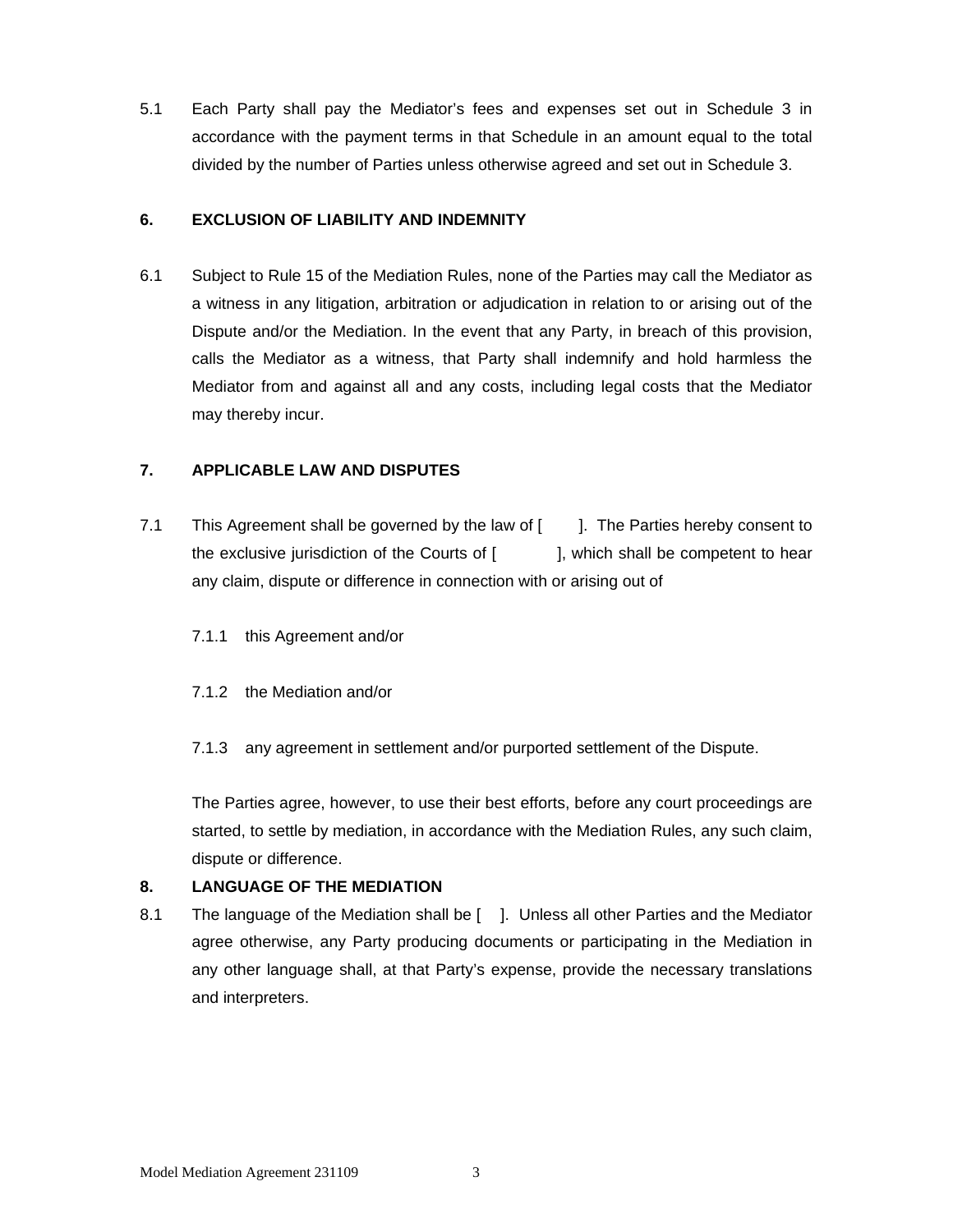**IN WITNESS WHEREOF,** the Parties and the Mediator have caused this Agreement to be executed by their undersigned duly authorised representatives

| For:<br>[Insert name of Party]                                                                                                                                                                                                                              | By:       |
|-------------------------------------------------------------------------------------------------------------------------------------------------------------------------------------------------------------------------------------------------------------|-----------|
|                                                                                                                                                                                                                                                             | Signature |
| For: and the state of the state of the state of the state of the state of the state of the state of the state of the state of the state of the state of the state of the state of the state of the state of the state of the s<br>[Insert name of Party]    | By:       |
|                                                                                                                                                                                                                                                             | Signature |
| For: the contract of the contract of the contract of the contract of the contract of the contract of the contract of the contract of the contract of the contract of the contract of the contract of the contract of the contr<br>[Insert name of Mediator] | By:       |
|                                                                                                                                                                                                                                                             | Signature |

[PLEASE ADD ANY ADDITIONAL SIGNATURE LINES AS ARE NECESSARY]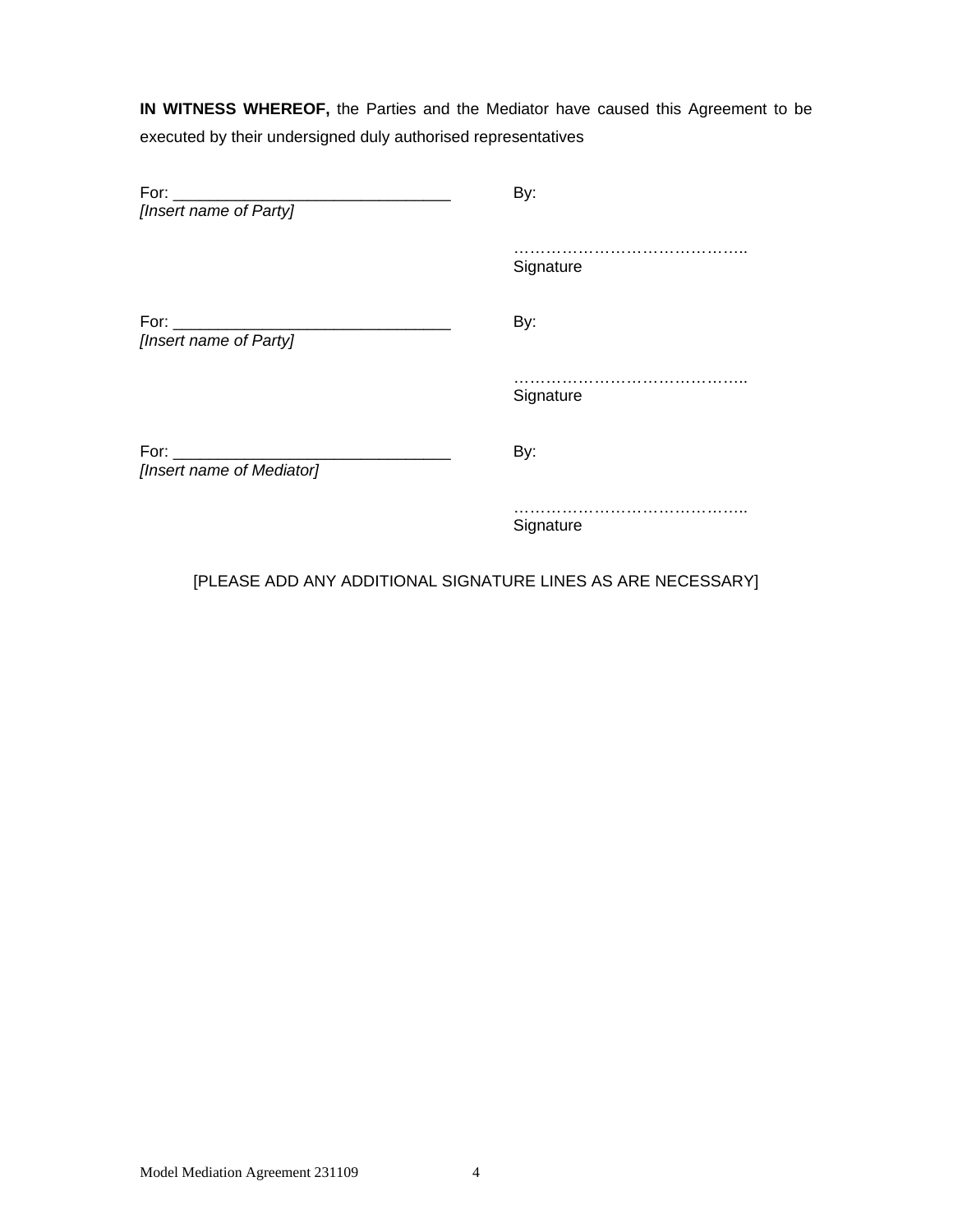### **SCHEDULE 1**

**Brief description of the Dispute:** [eg *court file reference number*]

**If agreed by the** date of this Agreement**:** 

# **Date(s) of the Mediation session(s):**

### **Venue(s) for the Mediation:**

"Effective Date" means [*insert date of start of preparation for the Mediation*] or if no such date is here stated, the date of this Agreement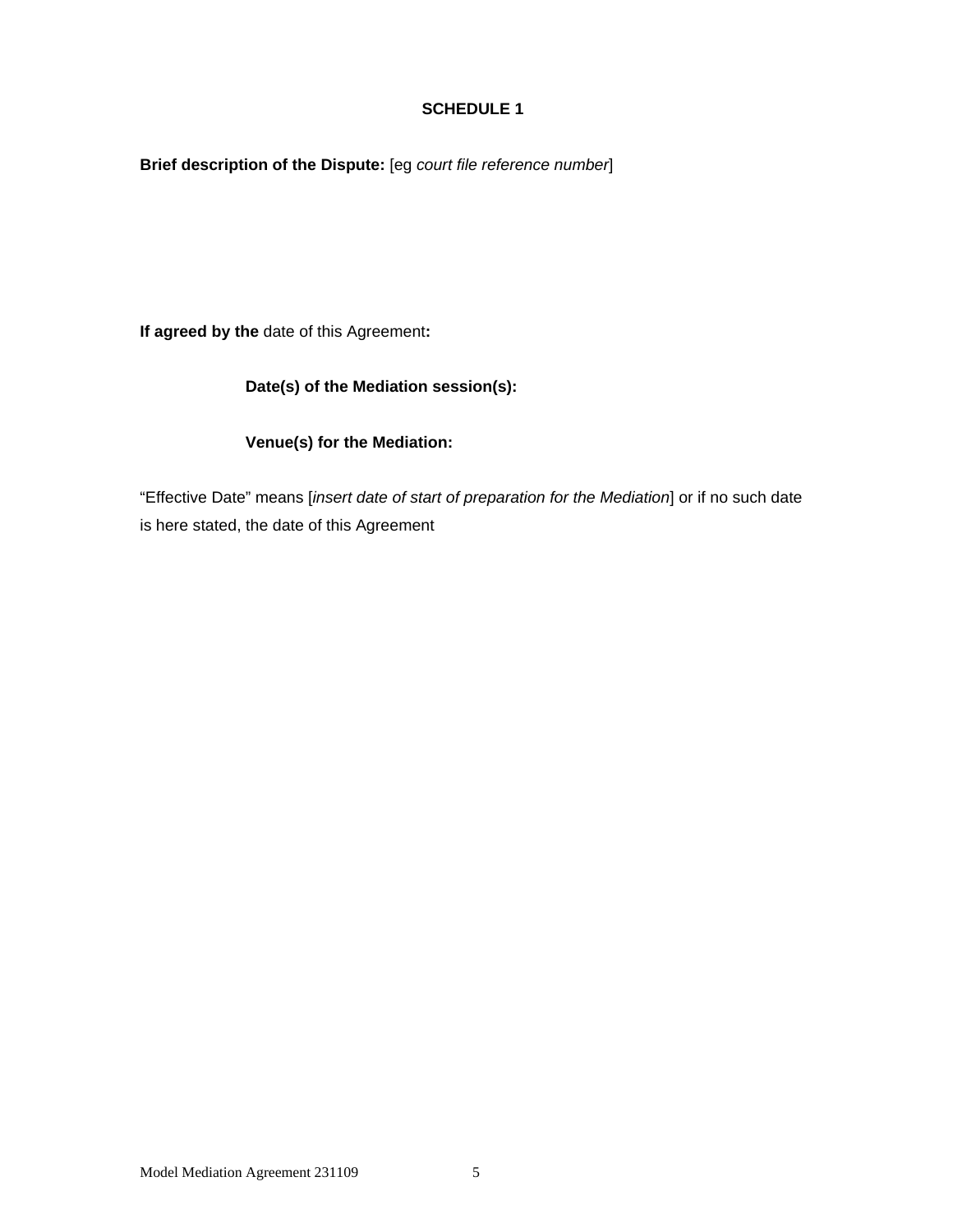### **Schedule 2**

The amendments to the Mediation Rules referred to in Clause 2.1 of this Agreement are as follows: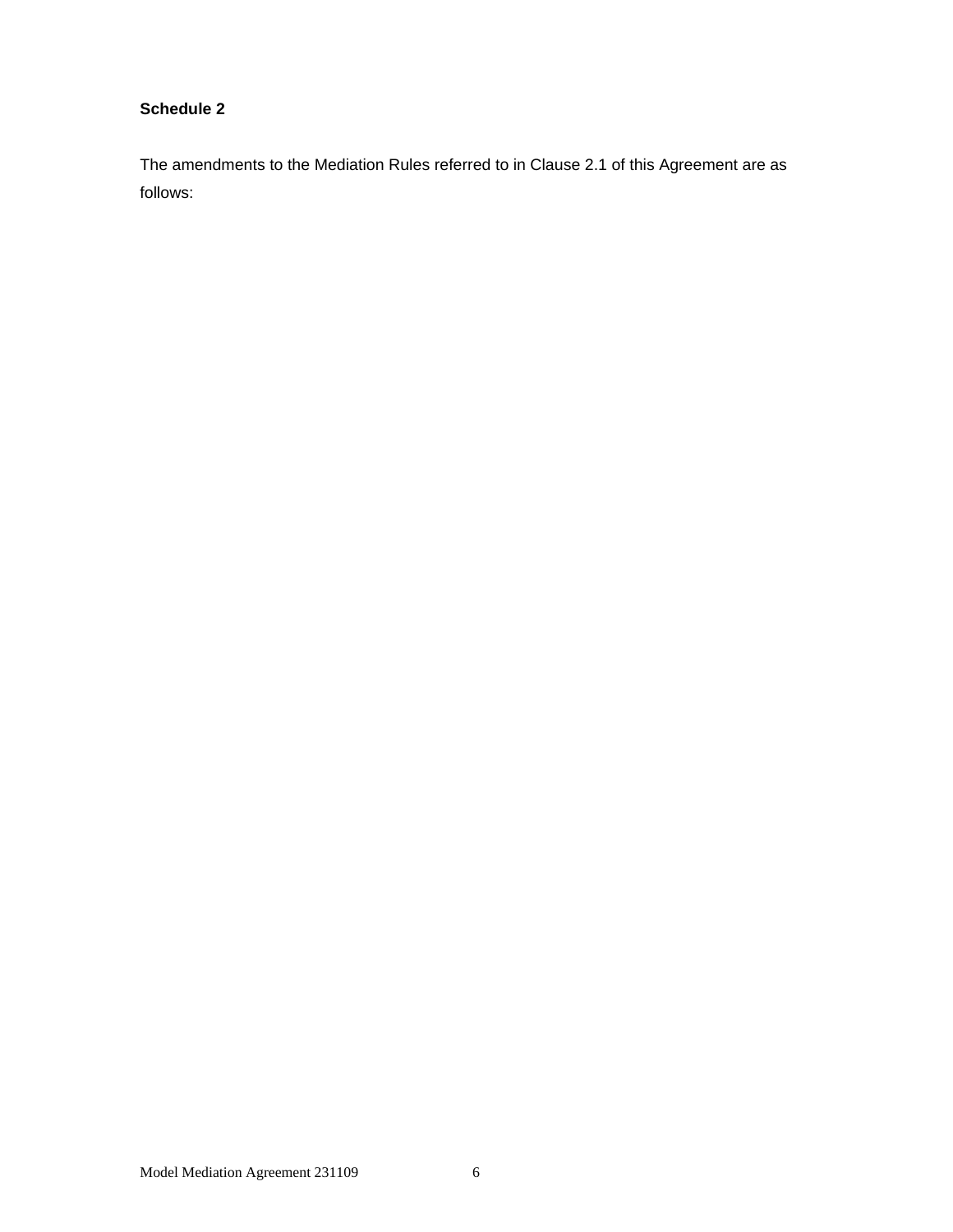#### **Schedule 3**

The Mediator's fees and expenses (including payment terms) referred to in Clause 5 are:

If an apportionment of fees other than an amount equal to the total divided by the number of Parties has been agreed, that apportionment is:

(Note: If no different apportionment is agreed, please insert "Not applicable" above)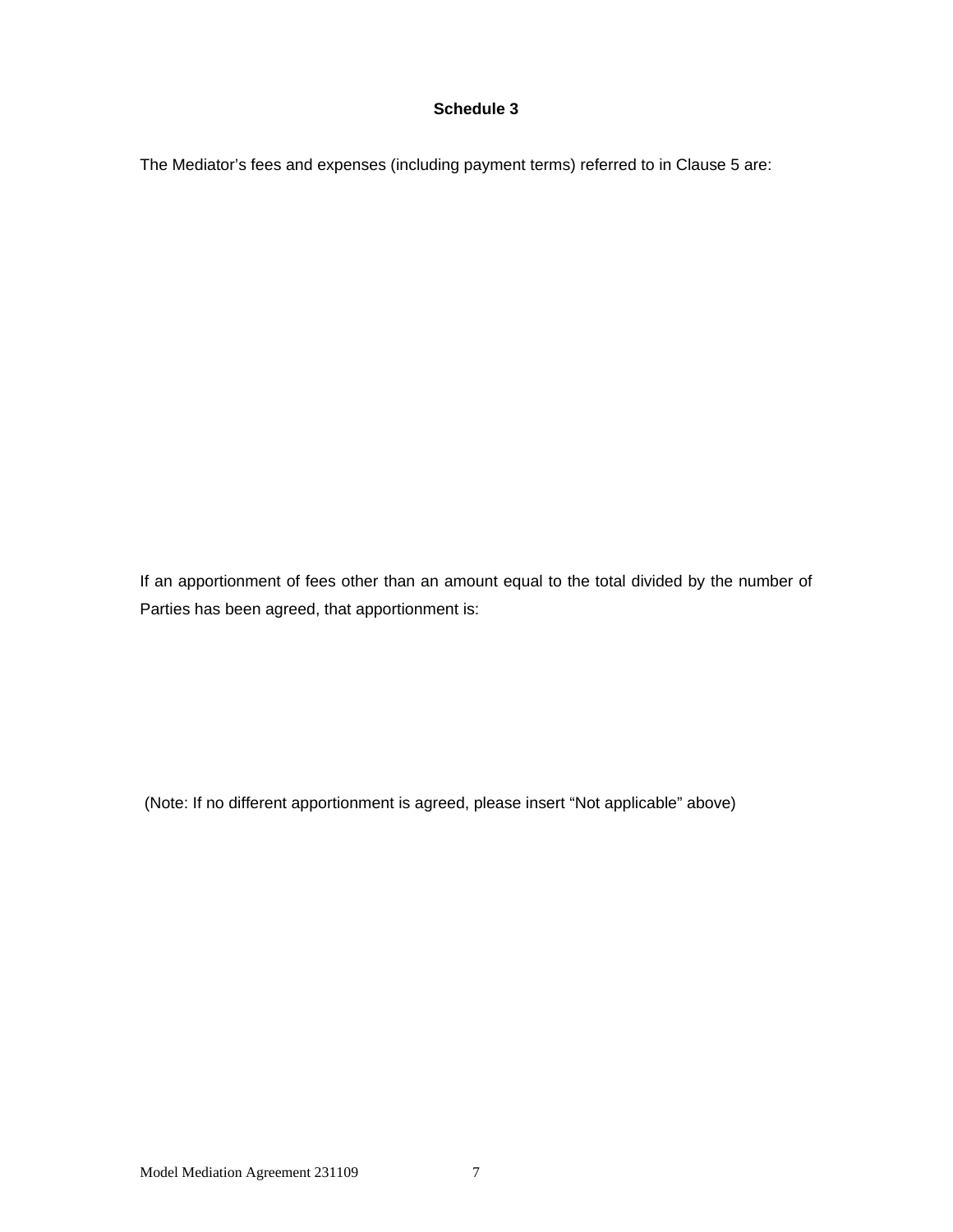## **SCHEDULE 4**

#### **ATTENDANCE AND CONFIDENTIALITY AGREEMENT**

[Note: to be signed by all those in attendance, including the Parties' representatives, their lawyers, experts, and any additional advisors to the Parties]

In consideration of my being permitted to attend the Mediation taking place under the provisions of the Agreement to which this Schedule 4 is part, I agree to be personally bound by the without prejudice nature and the confidentiality provisions of the Mediation Rules (as defined in Clause 2.1 of the Agreement, including but not limited to Rules 1 and 12 of the Mediation Rules. I also agree to be personally bound by Clause 5.1 of this Agreement (Exclusion of Liability and Indemnity).

| <b>Name</b> | <b>Signature</b> |
|-------------|------------------|
|             |                  |
|             |                  |
|             |                  |
|             |                  |
|             |                  |
|             |                  |
|             |                  |
|             |                  |
|             |                  |
|             |                  |
|             |                  |
|             |                  |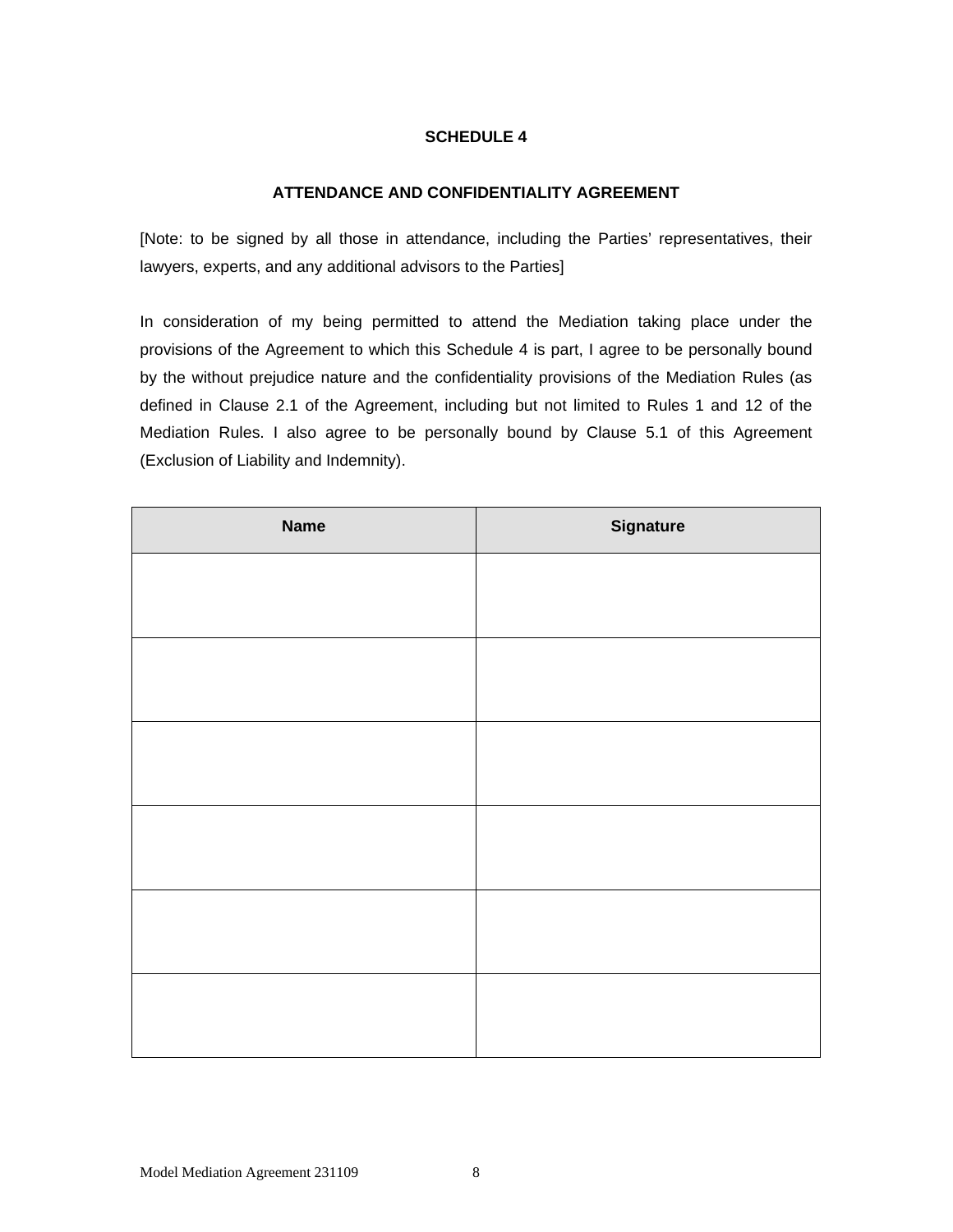| <b>Name</b> | <b>Signature</b> |
|-------------|------------------|
|             |                  |
|             |                  |
|             |                  |
|             |                  |
|             |                  |
|             |                  |
|             |                  |
|             |                  |

Date:………………………………

*[Note: The Mediator, and/or any Party, may request that this Schedule be re-signed at any and all subsequent Mediation sessions, or whenever new persons attend any Mediation session]*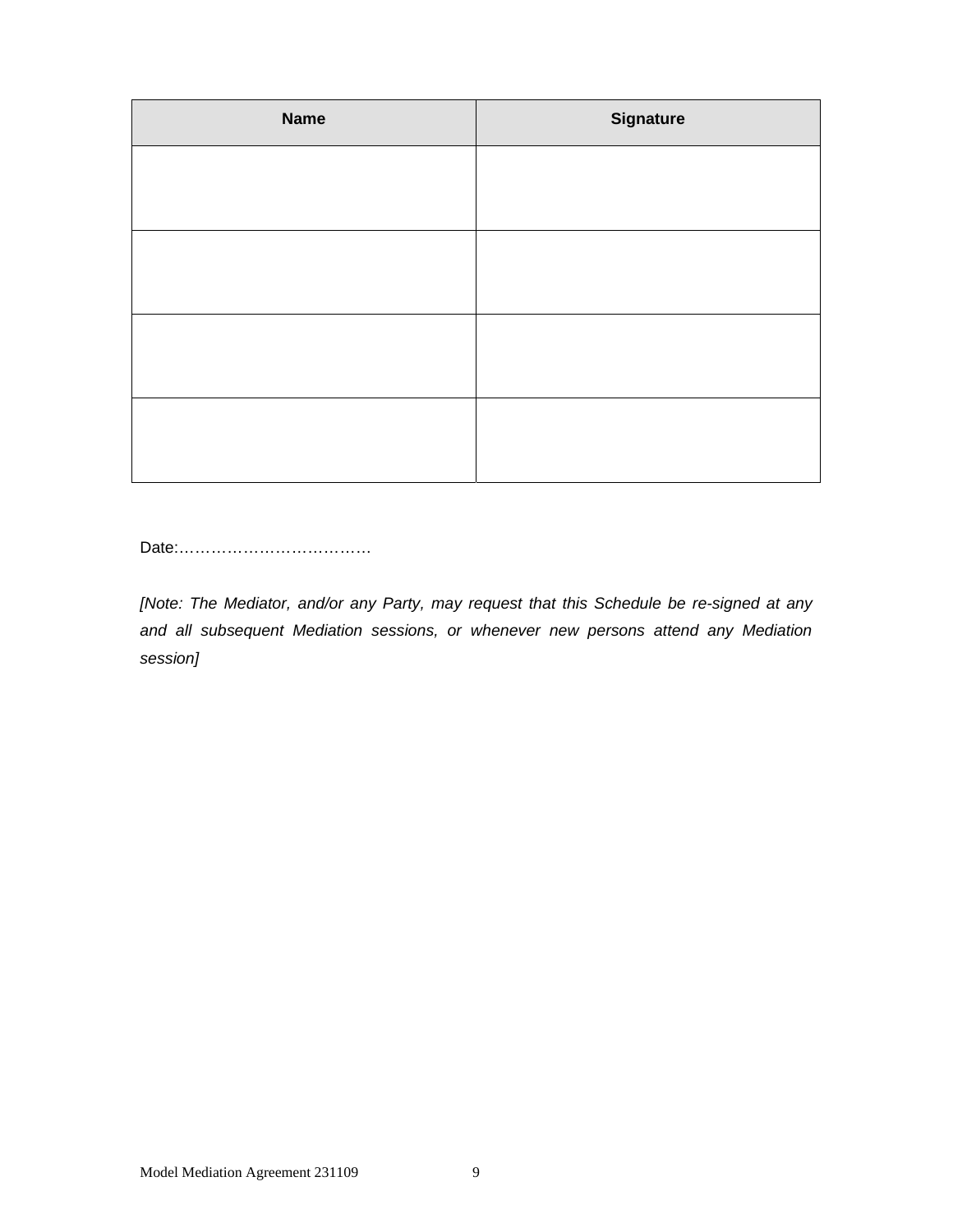### **NOTES & OPTIONAL PROVISIONS**

#### **1. IMPORTANT NOTE**

The CIArb Model Mediation Agreement is drafted specifically for use with the Mediation Rules of the Chartered Institute of Arbitrators, which are expressly incorporated by reference into the Agreement. The CIArb Model Mediation Agreement is not suitable for use with mediation rules other than those of the Chartered Institute of Arbitrators. The Mediation Rules of the Chartered Institute of Arbitrators can be found at http://www.ciarb.org

#### **2. HUMAN RIGHTS IN EUROPE**

Article 6 of The European Convention on Human Rights guarantees a right to a fair trial in the countries of the EU. The following draft additional provision is suggested:

Insert a new provision after Clause 7 as follows:

#### **8. EUROPEAN CONVENTION ON HUMAN RIGHTS**

8.1 The referral of the Dispute to Mediation in accordance with the Agreement does not affect any rights that may exist under Article 6 of the European Convention on Human Rights. If the Dispute is not settled by the Mediation, the rights of the Parties to a fair trial remain unaffected.

#### **3 COSTS IN ENGLAND WALES AND NORTHERN IRELAND**

Mediation Rule 13 may have the effect that each Party has to bear its own costs of the mediation in circumstances where the Dispute did not settle in Mediation and ultimately, as part of a court decision on the merits or an Award of an Arbitrator, a Party obtains an order that the other pays the costs of the proceedings/arbitration (see *National Westminster Bank PLC -v- Thomas James Feeney and Linda Catherine Feeney* on appeal). If the Parties wish to try to preserve the position to argue that the costs and expenses of the Mediation should be part of a costs assessment later, the following draft additional provision is suggested:

Insert additional Rule in Schedule 2 as follows: